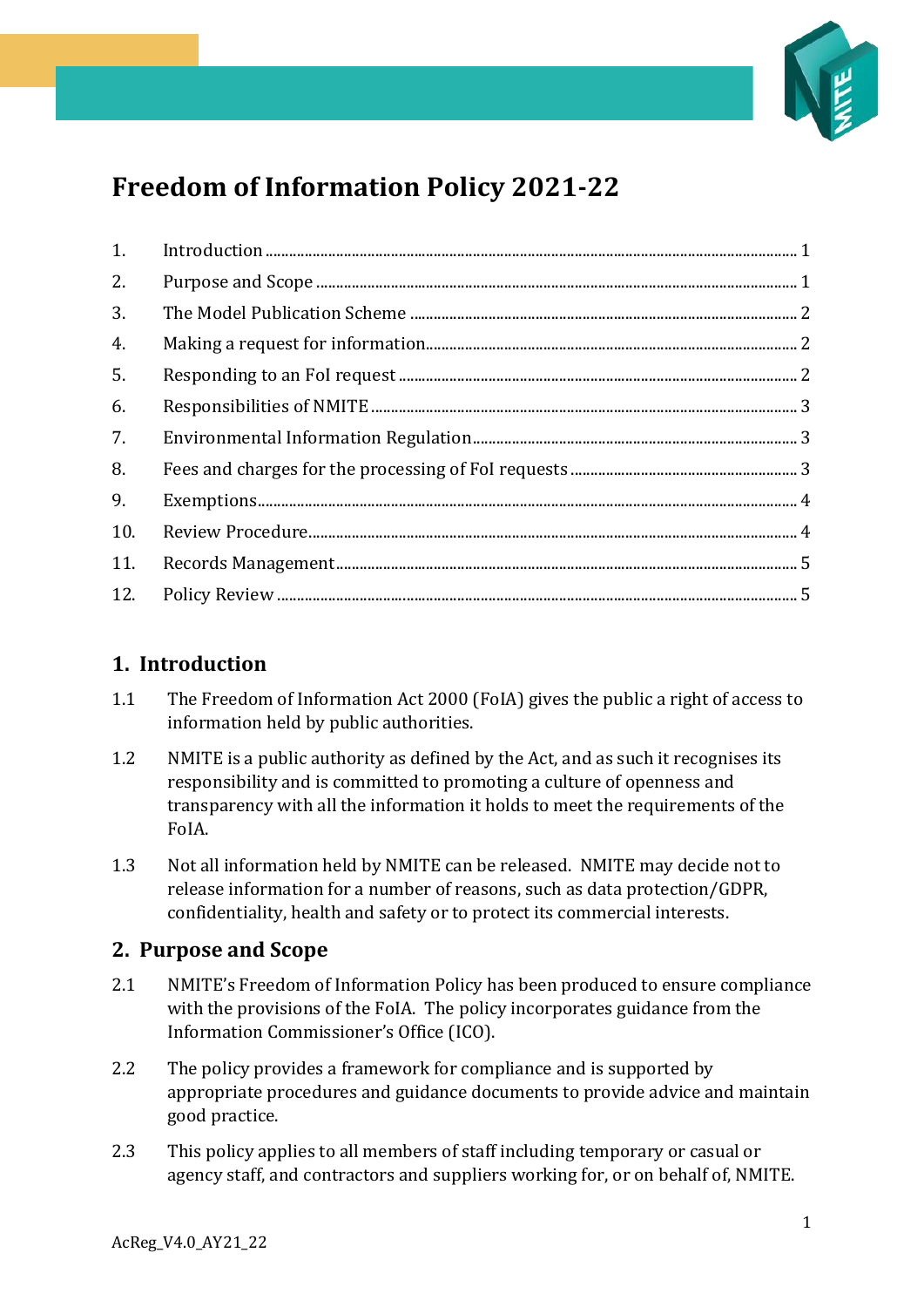

# <span id="page-1-0"></span>**3. The Model Publication Scheme**

- 3.1 Section 19 of the FoIA places a duty on every public authority to:
	- i. adopt and maintain a scheme which relates to the publication of information by the authority and is approved by the ICO;
	- ii. publish information in accordance with its publication scheme;
- iii. review its publication scheme from time to time.
- 3.2 NMITE has adopted the model publication scheme approved by the ICO.
- 3.3 The Scheme is published on the website and sets out the types of information NMITE publishes in accordance with the guidelines set out by the ICO, and these are:
	- i. who we are and what we do;
	- ii. what we spend and how we spend it;
- iii. what are our priorities and how we are doing;
- iv. how we make decisions;
- v. our policies and procedures;
- vi. lists and registers;
- vii. the services we offer.

#### <span id="page-1-1"></span>**4. Making a request for information**

- 4.1 Requests for information not included in the Publication Scheme can be accessed on receipt of a specific written request. For a request to be considered valid under the FoIA, it must satisfy all of the following criteria:
	- i. be in writing;

and,

- ii. include a name and address for correspondence (email address is sufficient); and,
- iii. detail the information requested.
- 4.2 Requests should be addressed via email to  $F_0I@nmite$ . ac.uk or by post to: Freedom of Information, NMITE, Blackfriars Street, Hereford, Herefordshire HR4 9HS.

## <span id="page-1-2"></span>**5. Responding to an FoI request**

- 5.1 NMITE will respond to a request promptly, and by the twentieth working day following receipt of the request. If we are unable to respond to the request within the 20 working days, we will contact the requestor with an explanation and request an extension of time.
- 5.2 The response will confirm whether or not NMITE holds the information being requested; if it does hold the information, NMITE will normally release it.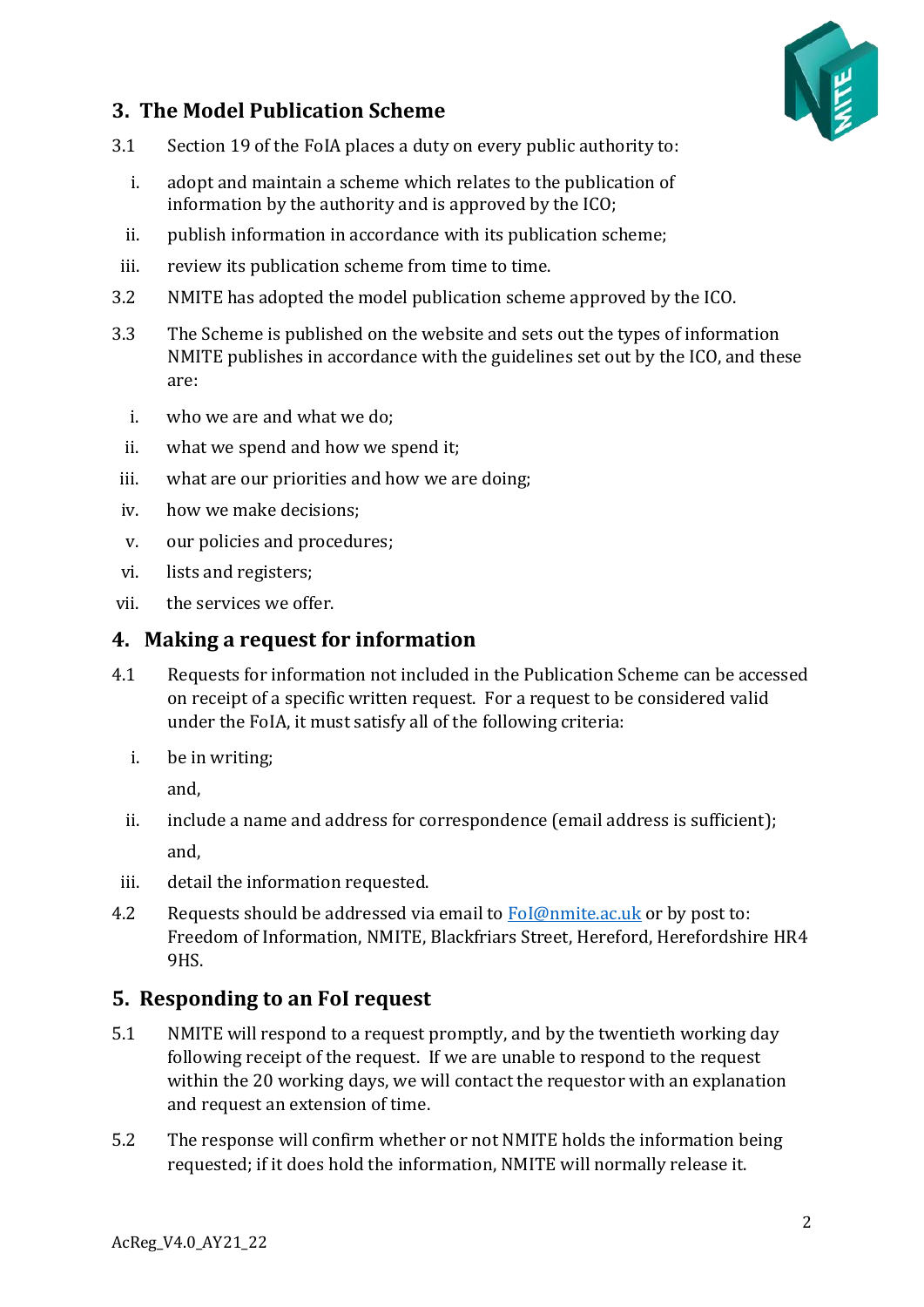

However, some information may be exempt from disclosure under one of the exemptions in the Act.

5.3 NMITE has the right to charge applicants for supplying the requested information but is under no obligation to provide information if the cost of doing so would be in excess of an appropriate limit as clarified in Section 8 below.

#### <span id="page-2-0"></span>**6. Responsibilities of NMITE**

- 6.1 NMITE has a responsibility to ensure the implementation of the provisions of the Act and has designated the Academic Registrar as the officer with overall responsibility for this policy.
- 6.2 All staff are responsible for ensuring the records they manage are accurate and complete.
- 6.3 Every member of staff must recognise that all recorded information may be provided to the public and that in every case, the law requires there to be full and unconditional disclosure unless one of the statutory exemptions / exceptions applies.
- 6.4 All NMITE staff should be aware that any breach of the FoIA may result in NMITE's disciplinary procedures being instigated.

## <span id="page-2-1"></span>**7. Environmental Information Regulation**

- 7.1 Any requests for environmental information held by public authorities must be responded to in accordance with the Environmental Information Regulations 2004 (EIR), rather than the FoIA.
- 7.2 EIR requests do not need to be made in writing; however, a written record will be made of any verbal requests that are received.
- 7.3 NMITE will respond to a request within 20 working days and will treat these requests in line with the guidance provided by the ICO.

## <span id="page-2-2"></span>**8. Fees and charges for the processing of FoI requests**

- 8.1 NMITE provides some information free of charge on its website.
- 8.2 In accordance with the Freedom of Information and Data Protection (Appropriate Limit and Fees) Regulations 2004, NMITE is not obliged to respond to a request for information where the cost of determining whether the information is held, locating, retrieving and extracting the information being sought is estimated to exceed £450.00. This is calculated at a rate of £25 per hour.
- 8.3 If this estimation exceeds the limit of £450 NMITE is entitled to decide whether to refuse the request, or charge for the cost of complying, or supply the information without the charge being imposed. NMITE will also discuss with the applicant suitable ways of altering the request to reduce the cost.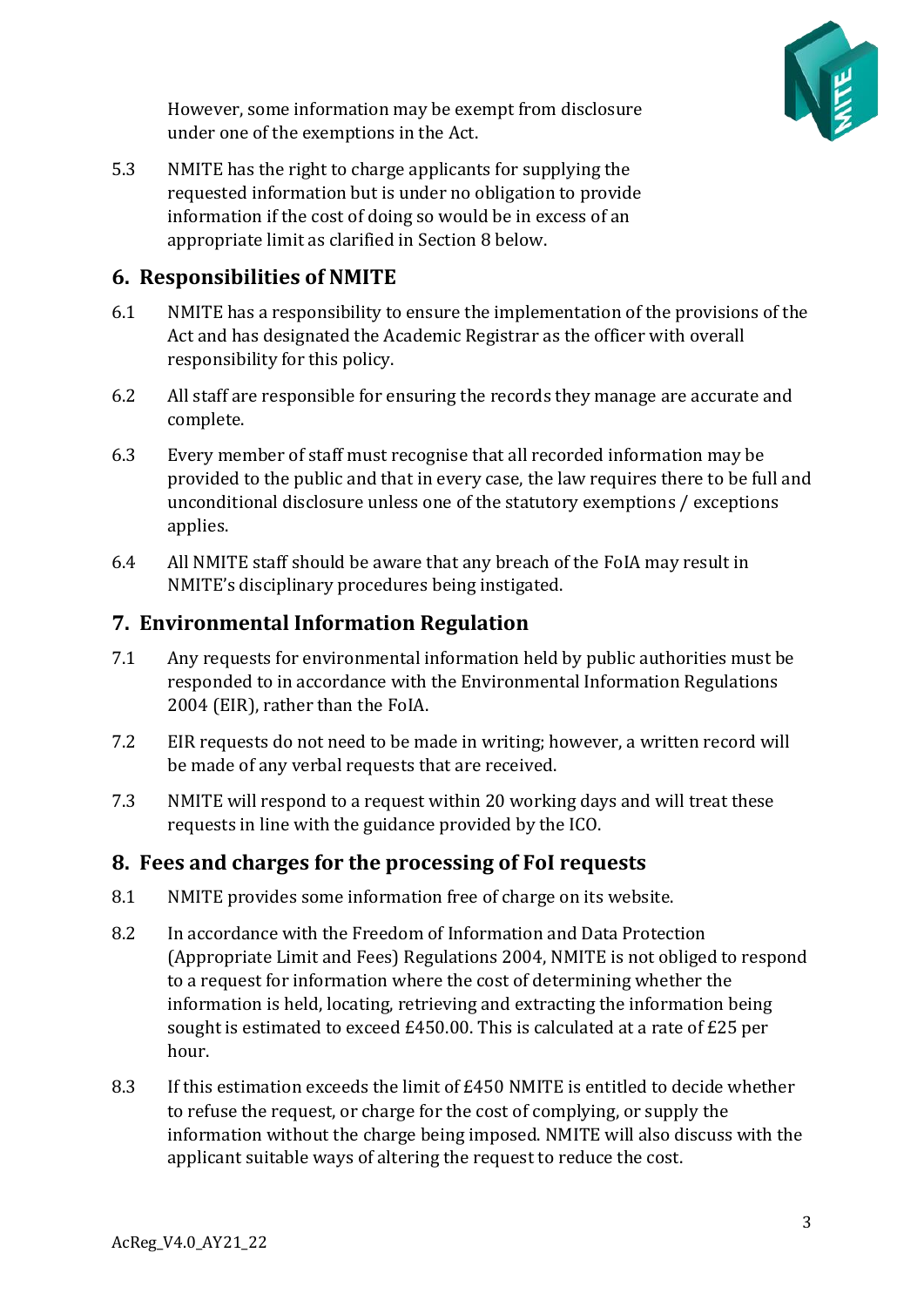

- 8.4 In any cases where the costs of processing an FoI request exceed the limits shown in 8.2 above, this will be communicated in writing to the requestor as soon as possible, but no later than the twentieth working day following receipt of the request.
- 8.5 Where more than one request is received from the same person, or people acting together as part of a campaign, NMITE will normally aggregate costs when determining whether these costs amount to £450. This will occur where requests are similar in nature and occur within a 60-day period.
- 8.6 When a fees notice is issued the 20-working day deadline for responding to a request will be suspended until the required fee has been paid. It should be noted that if the fee has not been received within 3 months the request will be cancelled. No information will be provided by NMITE until full payment is received.

#### <span id="page-3-0"></span>**9. Exemptions**

- 9.1 There are a number of exemptions under the FoIA where NMITE is not required to provide the information requested. The Act also limits the circumstances in which information can be withheld.
- 9.2 In cases where NMITE considers a request is subject to an exemption, consideration will be given as to whether or not the information can be disclosed. This would take into account the public interest, the rights of data subjects, legal and contractual obligations and issues of information access and security.
- 9.3 Information will only be withheld in accordance with the exemptions specified by legislation, and the reasons for applying the exemption will be provided to the requester.
- 9.4 A full list of the exemptions can be found on the ICO's website.

#### <span id="page-3-1"></span>**10. Review Procedure**

- 10.1 If the requestor is unhappy with the way in which their request has been handled, they can request a review by contacting NMITE via email to [FoI@nmite.ac.uk](mailto:FoI@nmite.ac.uk) or by post to: Freedom of Information, NMITE, Blackfriars Street, Hereford, Herefordshire HR4 9HS.
- 10.2 A request for an internal review should be submitted within 40 days of receipt of the response by the request. The requestor should specify why they do not agree with the initial response and what factors they would like to be taken into account as part of the review. This should include any public interest arguments for disclosure.
- 10.3 The request for review will be dealt with within 20 working days of receipt. If the review will take longer to conduct, the requestor will be informed why and when to expect a response.